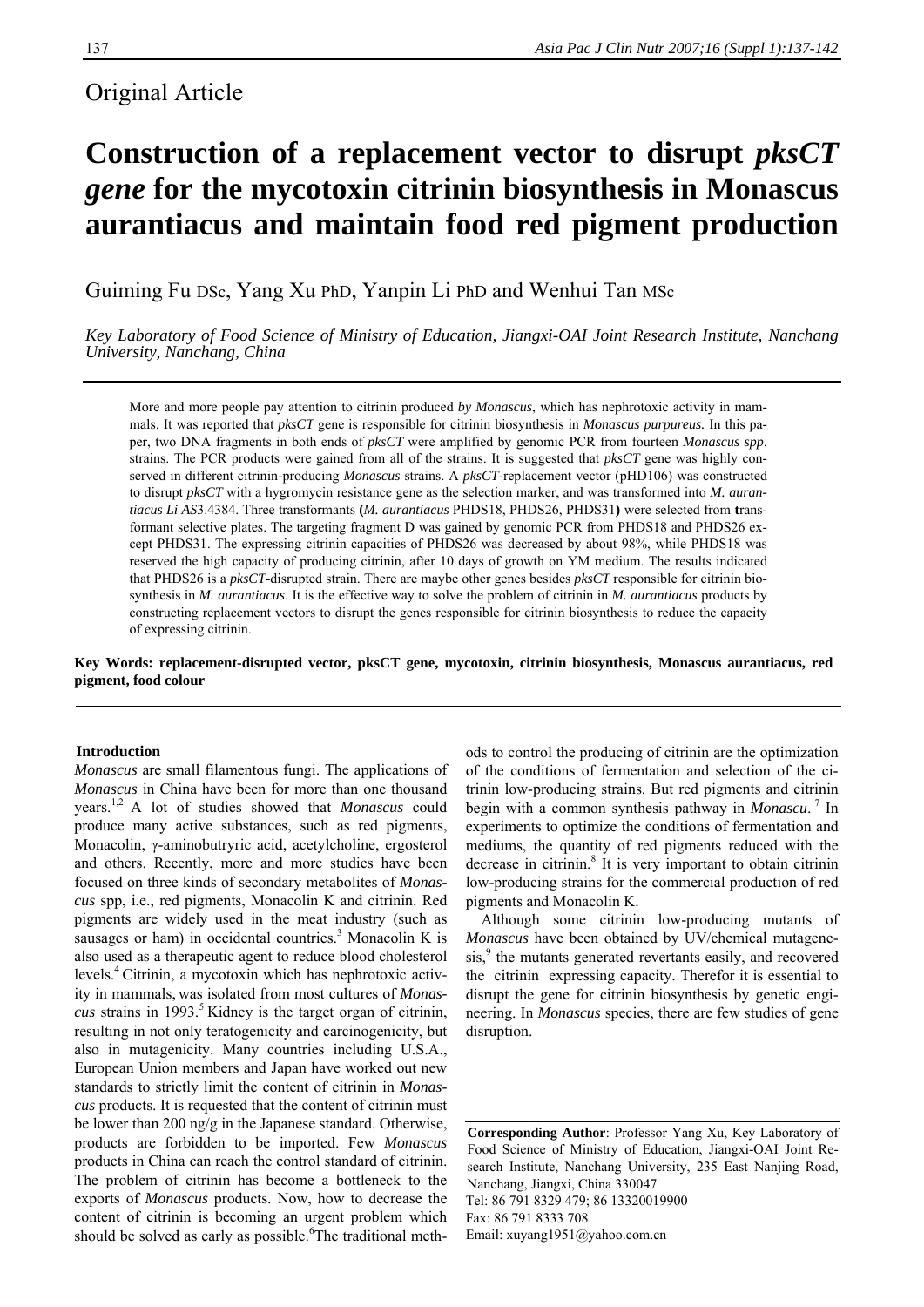Only one paper has reported *pksCT-*insert-disruption in *M. purpureu*. A full-length *pksCT* gene of 7,838 bp with a single 56-bp intron was achieved. The *pksCT*- disrupted strain produced little or no citrinin, and maitained a high capacity to produce red pigments. But a *pksCT* revertant which was generated by successive endogenous recombination events in the *pksCT* disruptant restored citrinin producible capability.10Results showed that *pksCT* is only correlated with citrinin production.

According to the homologous recombination way between vector and genomic DNA, there were two types of disrupted vectors: insert-disrupted vector and replacement –disrupted vector. The split position of insertdisrupted vector was in homologous sequence. When homologous recombination happened, the target gene and vector were exchanged once, and the whole vector was inserted into the sites of the target gene. The insertdisrupted strains easily generated a second homologous recombination in successive cultivation and the insertdisrupted vector fell off from the chromosome to form revertants. The split positions of replacement –disrupted vector were in both of the two ends of the homologous sequence or outside the homologous sequence, while the target gene was in the homologous sequence. When homologous recombination occurred, the target gene and vector were exchanged twice. The result was only the homologous sequence with the part to replace a target sequence in the chromosome. Sequence of the vector outside the homologous sequence was cut off. The replacement–disrupted strains have few revertants generated by successive cultivation.<sup>11,12</sup>

*Monascus aurantiacus* is a new strain of *Monascus*, which was found by Professor Zhongqing Li.<sup>13</sup> Since 1996, Professor Yang Xu has conducted a series of research activities in producing citrinin by *M. aurantiaaeus* and in the synthesis pathway and expression gene of citrinin,<sup>14,15</sup> and it is reported that *M. aurantiacus* is the red-pigment lowproducing and the citrinin high-producing strain.<sup>16-18</sup> Our objective in this study was to disrupt *pksCT* gene in *Monascus aurantiacus* using a replacement –disrupted vector and to gain the steady *pksCT* disruptant, and to provide an effective way to avoid the risk of citrinin contamination in *Monascus* products.

# **Material and methods**

# *Bacterial and fungal strains*

*Escherichia coli* Dh5α was used for the propagation of recombinant plasmid. *Monascus purpureus (*AS3.4451, AS3.4453), *M. aurantiacus Li* (AS3.4384), *M. pilosus Sato (*AS3.976, AS3.4444), *M.barkeri (*AS3.4452), *M. anka* (AS3.2636), *M. anka* (IFFI05012, IFFI05013, IFFI05022, IFFI05031, IFFI05032, IFFI05033), *M.ruber*  IFFI05007 (Institute of Microbiology, Chinese Academy of Sciences) are producers of citrinin, and were used for the experiment of homologous character of *pksCT* gene. *M. aurantiacus Li AS*3.4384 was used for disrupting *pksCT*.

#### *Culture conditions*

*E. coli* was grown at 37℃in LB medium broth or agar supplemented with ampicillin or ampicillin plus Xgal/IPTG as appropriate. 19 *Monascus* strains were main-

tained on MES medium [6 °Bé wort and 20 g/L agar and pH 7] for the propagate spores of *Monascus*. Regenerate plates [MES agar medium containing the different osmotic stabilizers (0.6 M sucrose, 0.6 M glucose, 0.6 M sorbitol,  $0.6$  M NaCl, or  $0.6$  M MgSO<sub>4</sub>, respectively)] were used in regeneration of protoplasts. Transformant selected plate [MES medium containing 100 mg/L hygromycin B] was used in protoplast transformant experiments of *Monascus*. For liquid cultivation of *Monascus*, fungi were grown in MPPY medium<sup>20</sup>, and YM me- $\dim^{21}$ 

#### *Genomic PCR*

For genomic DNA preparation, the fourteen *Monascus spp*. strains were used. The method of extraction and purification of Genomic DNA from *Monascus* with benzyl chloride was described by Yuan Y.F. $^{22}$  Homologous sequence fragments A and B of *pksCT* gene (accession No. AB167465 in GenBank) were amplified by genomic PCR. Fragment A was amplified from the transcriptional start region of *pksCT* with primer K (5'-GGGGATCCCCG AAGGAGATAAACAGTGAGAG-3'), and primer L (5'- GCTCATGAAGGCGTTGATGAGA TGTAG-3') .The underlined letters indicate *Kpn I*, *Xbal I* sites. Primer M (5'-GCTCATGAGCTACTATCCACT TCGCTAC-3') and primer N (5'- AACTGCAGAATCTCTCGTC TTA GTCGTATC-3') used to amplify fragment B were based on the sequences of the stop codon region of *pksCT*. The underlined letters indicate *Xbal I* and *Pst I* sites, respectively.

The amplification conditions were denaturation at 94℃ for 10 min; then 30 cycles, each consisting of denaturation (94°C for 50 s), annealing (56°C for 1 min), and extension (72℃ for 1 min); and finally a single extension at 72℃ for 10 min. The PCR products were subcloned into pMD18-T (Takara, Inc.), then sequenced by Shanghai Sangon Biological Engineering Technology & Service Co., Ltd (China).

# *Construction of a replacement vector*

Plasmid DNA extraction from *E. coli*, DNA restriction, ligation, and *E. coli* transformation were carried out using standard methodologies.<sup>19</sup> pSGF957 containing hygromycin B-resistant gene was a gift from Professor Soo-Un Kim.<sup>23</sup> The replacement vector was constructed as follows (Fig 1). Homologous sequence Fragments A and B were ligated to generate fragment C with *Xbal* I site. Then fragment C was digested with *Kpn* I + *Pst* I and ligated to pUC18 (Takara Inc.), to generate pHC6. A 3.1-kb fragment containing hygromycin B-resistant gene from pSGF957 was cloned into *Xbal* I site of pHC6 to generate pHD116.

#### *Protoplast preparation*

1×10<sup>8</sup> Spores of *M. aurantiacus Li AS*3.4384 were inoculated on 100 ml MPPY medium, and cultured at 30℃ and 120 rpm for 18-20 h. Young hyphae were collected and suspended in osmotic stabilize buffer (0.6 M MgSO<sub>4</sub>). To generate protoplasts, young hyphae was treated with the lytic enzyme mixtures(consisting 10 mg/ml snaliase, 3 mg/ml lysing enzyme, 40 mg/ml cellulase, and 0.6 M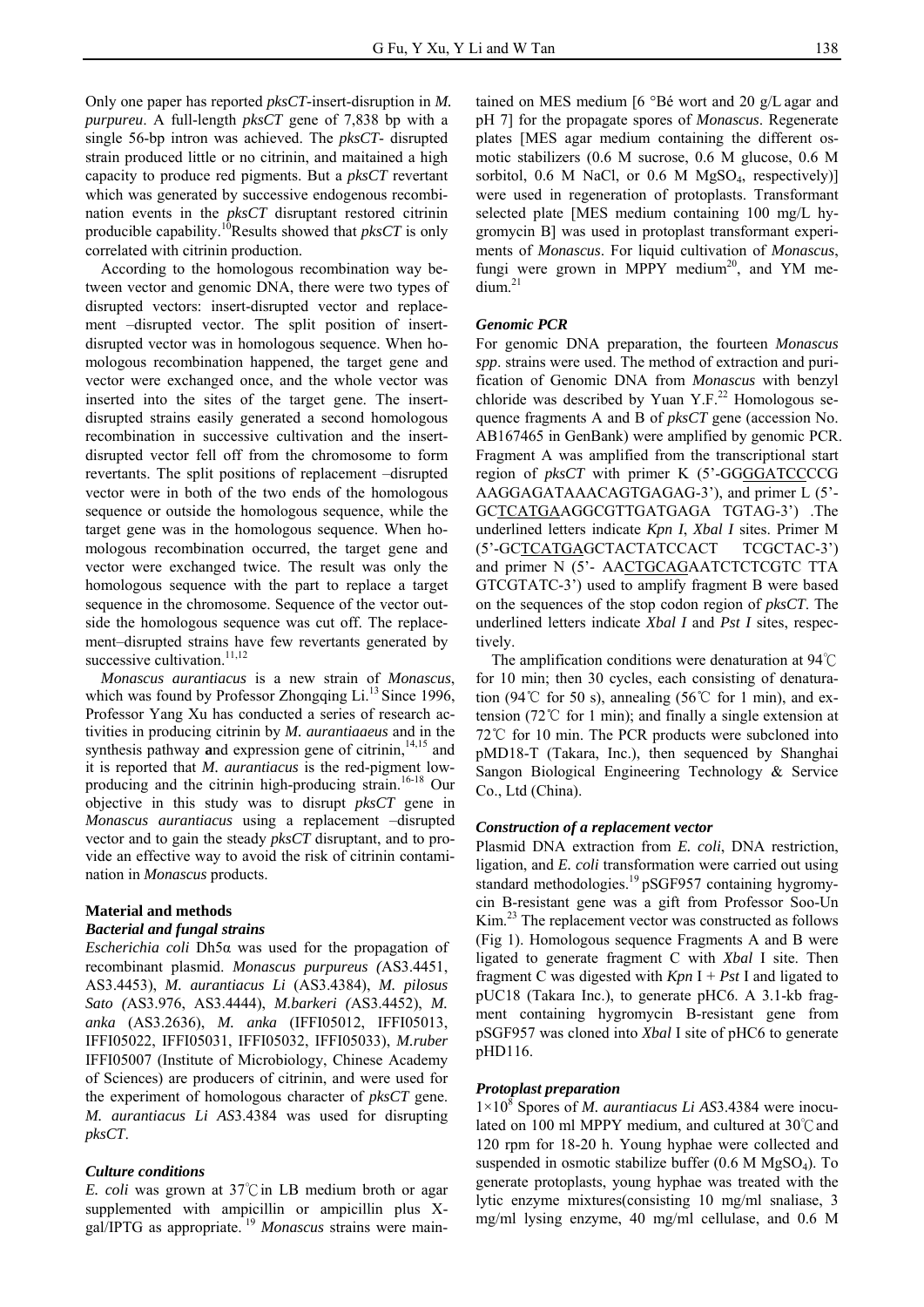

**Figure 1.** Construction of *pksCT*-replacement vector. Thin black line, pUC18; thick black line (A), homologous sequence A; thick blue line (Ptrp), *Aspergillus nidulans trpC* promoter; thick red line (*hph*), coding sequence of hygromycin B-resistant gene; thick green line (T*trp*), *A. nidulans trpC* terminator; thick yellow line (B), homologous sequence B

 $MgSO<sub>4</sub>$ , pH6.0).<sup>23</sup> Regenerate plates were used to measure the regeneration ratio.

# *Transformation*

Protoplast-PEG described by Campoy was used in transformation,  $24$  then protoplast suspension (200 μl) was spread on the transformant selection plates and incubated at 28°C for 4-5 days in darkness.<sup>25</sup>

# *Analysis of pksCT disruptants*

Following transformation, transformants were selected out from the transformant selection plates after incubation for 4-5 days. Genomic DNA was isolated from transformants mycelia, and genomic PCR was used to amplify the targeting fragment D which included homologous sequence fragments and *hph* gene.

To analyze the expression of the red pigments and citrinin, transformants were cultured on 100 ml YM me-

dium [containing 100 mg/L hygromycin B] at 28℃ for 10 to 13 days, while original strains were cultured on 100 ml YM medium. Red and yellow pigment color values were measured by spectrophotometry.<sup>26</sup> Citrinin was analyzed by high-performance liquid chromatography (HPLC) on a Symmetry  $C_{18}$  column (5 µm, 250×4.6 mm) (Syknm Inc., Japan) with acetonitrile/water  $(77/23[v/v]$ , pH2.5) as the mobile phase at a flow rate of 0.8 ml/min, and at the column temperature of 28℃, then detected by fluorescence  $(\lambda_{ex}=331 \text{ nm}, \lambda_{em}=500 \text{ nm})$ . <sup>27</sup> Commercial citrinin (Sigma Ltd., USA) was used as the standard.

# **Results and discussion**

# *Analysis of homologous character of pksCT*

From Figure 2, results showed that the fragments A and B which were two portions in both of the two ends of *pksCT* were gained from fourteen *Monascus spp*. strains. Results of DNA sequencing showed that PCR products exhibited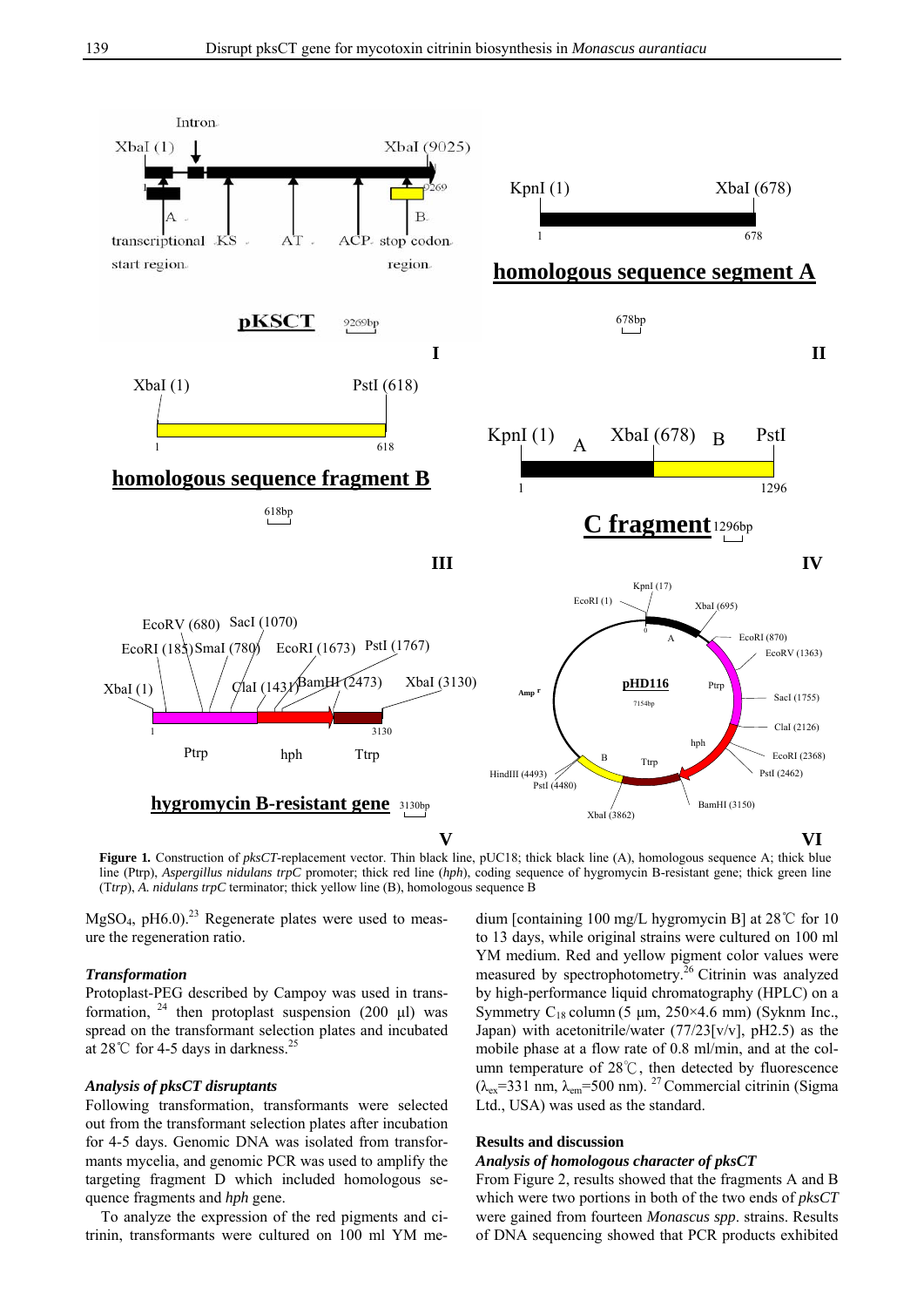

**Figure 2.** PCR products of *pksCT*. Lanes 1 and 16, DNA marker DL2000; Lanes 2-15, PCR products of A fragment from AS3.4451, AS3.4453, AS3.4384*,* AS3.976, AS3.4444, AS3.4452, AS3.2636, IFFI05012, IFFI05013, IFFI05022, IFFI05031, IFFI05032,IFFI05033, IFFI05007; Lanes 17-30, PCR products of B fragment from fourteen strains respectively.



**Figure 3***.* pHD116 and its digested products. Lane 1, DNA marker DL15000; Lane 2, pHD116; Lane 3, digested products of pHD116; Lane 4, DNA marker DL2000.

95%-98% identity with each other. It is suggested that *pksCT* gene was highly conserved in different citrininproducing *Monascus* strains.

#### *Analysis of the pksCT- replacement vector pHD116*

PHD116 was digested with *Xbal* I+*Kpn I* +*Pst* I, and cut into four fragments, which included hygromycin Bresistant gene fragment (3184 bp), pUC18 fragment (2674 bp), homologous sequence fragment A (678 bp) and homologous sequence fragment B (618 bp) in Figure 3. Results showed that pHD116 was the *pksCT*-replacement vector, which contains two homologous sequence fragments of *pksCT* and a hygromycin B-resistant gene as selection marker.



**Figure 4.** Schematic diagram of representation of gene disruption.

**Table 1.** Average capacity of expressing citrinin of original strain and transformants (n=3)

| strain          | citrinin $(\mu g/ml)$ | Percent of citrinin |
|-----------------|-----------------------|---------------------|
| original strain | 781.5±23              | $100\% \pm 2.9$     |
| PHDS 18         | $121.2 \pm 17$        | $15.5\% \pm 2.2$    |
| <b>PHDS 26</b>  | $16.16 \pm 2$         | $2.1\% \pm 0.2$     |
| PHDS 31         | $203.5 \pm 11$        | $26.1\% \pm 1.4$    |

#### *Protoplast preparation and regeneration*

Results showed the lytic enzyme mixture improved the release of protoplasts, and the highest yield of protoplast was about  $8 \times 10^7$  protoplasts/ml. After being cultivated on the regeneration mediums at 28℃ for 4-5 days in darkness, colony of regeneration was counted. The peak of regeneration ratio was 18%, which was found in regeneration mediums with 0.6 M sucrose.

#### *Analysis of pksCT disruptants*

Linearizing pHD116 was transformed into protoplasts by protoplast-PEG method, homologous recombination happened between *pksCT* and vector, and *pksCT* was replaced by the targeting fragment D which included two homologous sequences and hygromycin B-resistant gene in them. The sites of insertion of the targeting fragment D were shown in Figure 4.

Three transformants (*M. aurantiacus* PHDS18, PHDS26 and PHDS31) were seeked out from transformant selection plates. After 10 days of growth on YM medium, the concentrations of citrinin in fermentation liquids were measured by HPLC, and the results were shown in Table 1. The expressions of citrinin of PHDS18, PHDS26 and PHDS31 were 15.5%, 2.1% and 26.1% of the expressions of citrinin of original strain respectively. PHDS18 and PHDS31 were reserved the high capacity of producing citrinin, although their capacity of producing citrinin were lower than that of original strain. It is may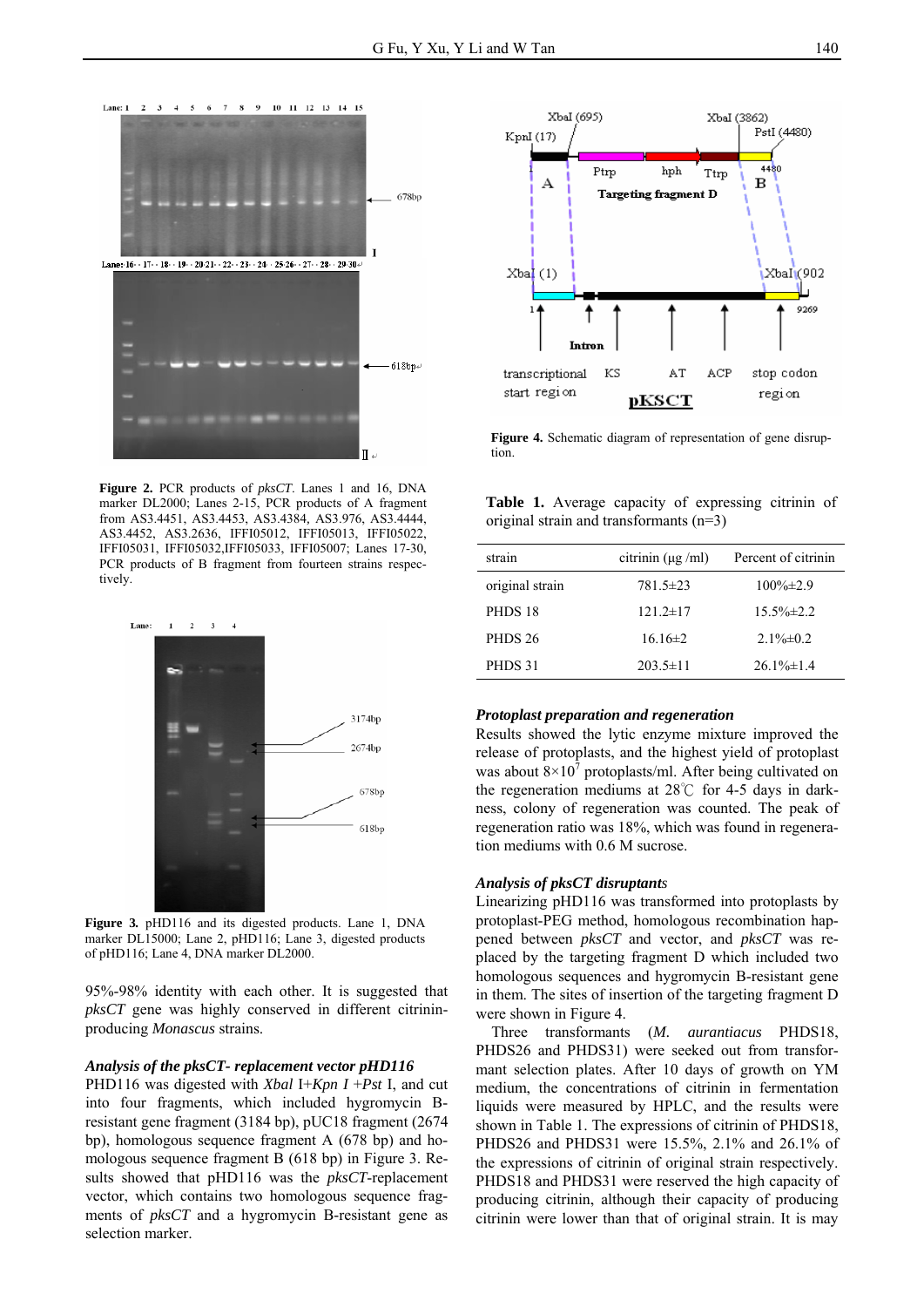**Table 2.** Average capacity of expressing pigment of original strain and transformants  $(n=3)$ 

| Strain   | red pigment color value | Percent of red pigment | yellow pigment value | Percent of yellow pigment color |
|----------|-------------------------|------------------------|----------------------|---------------------------------|
|          | (U/ml)                  | color                  | (U/ml)               |                                 |
| original | $34.6\pm4.3$            | $100\% \pm 12.4$       | $46.2 \pm 2.2$       | $100\% \pm 4.8$                 |
| PHDS 18  | $37.8 \pm 1.9$          | $109.2\% \pm 5.5$      | $50.1 \pm 1.7$       | $108.4\% \pm 2.7$               |
| PHDS 26  | $51.7 \pm 1.6$          | 149.4% ± 4.6           | $59.5 \pm 2.9$       | $128.8\% \pm 6.3$               |
| PHDS 31  | $38.3 \pm 2.5$          | $110.7\% \pm 7.2$      | $45.4 \pm 3.0$       | $98.3\% \pm 6.5$                |

Lane: 1  $\overline{2}$  $\overline{\mathbf{3}}$  $\overline{A}$ 4480bp

**Figure 5.** PCR product of targeting fragment D from transformants. Lane 1, DNA marker DL15000; Lane 2-4, PCR products of PHDS18, PHDS26 and PHDS31.

be that *Monascus* produce lower citrinin in YM medium containing hygromycin B.

The targeting fragment D which was used to replace *pksCT* was amplified by genomic PCR from transformants. PCR product was gained from PHDS18 and PHDS26 except PHDS31 (Fig 5). The results of PCR products and expression of citrinin indicated that PHDS26 is a *pksCT*-disrupted strain, and homologous recombination did not happen between *pksCT* and replacement vector in PHDS31, and PHDS18 is a false positive *pksCT*disrupted strain for its reservation of the citrinin-high expressing capacity.

Results of the pigment color values in fermentation liquids were shown in Table 2. The red pigment color values of the PHDS18, PHDS26 and PHDS31 were increased by 9.2%, 49.4% and 10.7% respectively, higher than that of the original strain. The yellow pigment values of PHDS18 and PHDS26 were increased by 8.4% and 28.8% compared with the original strain, while the yellow pigment value of PHDS31 was reduced by 1.7%.

PHDS26 was selected from the transformant selection plate in Figure 6, and colonies of PHDS26 was shown in Figure 7, after cultivation on YM mediums (contain 100 mg/L hygromycin B) for 7 days. The color of PHDS26 became deep red, while the capacity of expressing citrinin was decreased.

It was reported that red pigments and citrinin begin with a common biosynthesis pathway in *Monascus*, and have a common precursors, such as acetyl-CoA and malonyl-CoA.  $\frac{7}{1}$  Then the synthesis is separated to two pathways. One is to synthesize red pigments, another is to synthesize citrinin. *PksCT* encodes the PKS responsible for the pathway of citrinin biosynthesis.<sup>10</sup> In the *pksCT*



**Figure 6.** Colonies of transformants growth on the transformant selection plate at 28℃ after 5 days.



**Figure 7.** Colonies *of M. aurantiacus* PHDS 26 growth on YM agar medium (contain 100 mg/L hygromycin B) at 28℃after 7days

disruptant, the capacity of expressing citrinin should be decreased, while the capacity of producing red pigments increased. In this experiment, the *pksCT*-disrupted strain showed its low capacity of producing citrinin, and high capacity of producing red pigments. The results also indicated that there might be other genes besides *pksCT* that are responsible for citrinin biosynthesis in *M. aurantiacus*. *PksCT* is responsible for the main pathway of citrinin biosynthesis in *M. aurantiacus*, and others are responsible for the subordinate synthesis pathway. It is also suggested that it is the effective way to solve the problem of citrinin